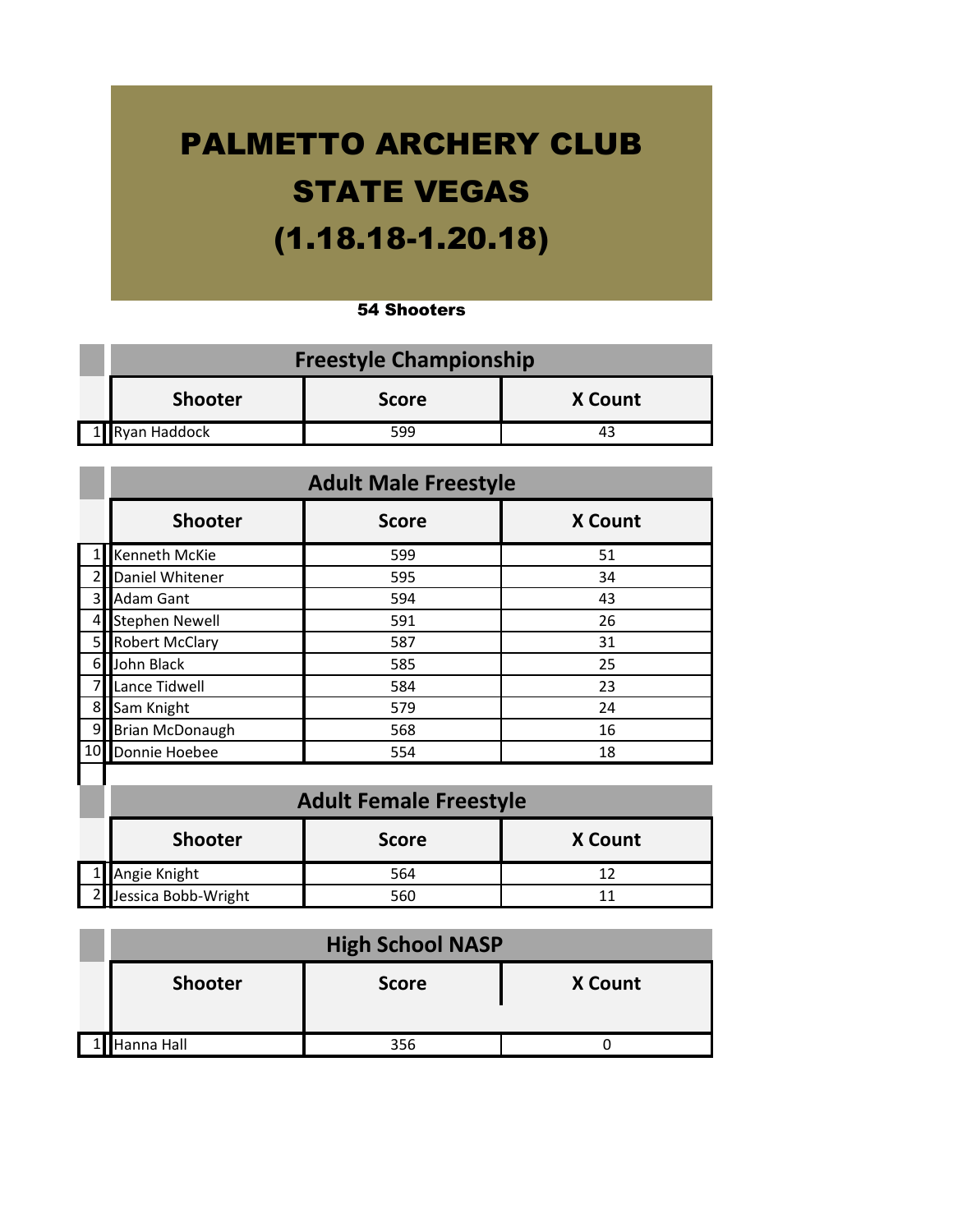|                | <b>Senior Male Freestyle</b> |              |                |
|----------------|------------------------------|--------------|----------------|
|                | <b>Shooter</b>               | <b>Score</b> | <b>X Count</b> |
|                | Wayne Johnson                | 594          | 38             |
|                | Johny Finger                 | 581          | 19             |
|                | 3 Rodney Davis               | 580          | 20             |
|                | Keith Kirchner               | 575          | 22             |
| 5 <sub>l</sub> | Danny Thomas                 | 537          | 11             |
| $6 \mid$       | <b>Harry White</b>           | <b>DNF</b>   |                |

## **Silver Senior Male Freestyle**

| <b>Shooter</b>      | <b>Score</b> | <b>X</b> Count |
|---------------------|--------------|----------------|
| Richard Lanigan     | 572          | 18             |
| John Long           | 572          | 12             |
| Dave Shirley        | 567          | 27             |
| Douglas Fellers     | 564          | 16             |
| <b>Roy McGinnis</b> | 532          |                |

| <b>Female Senior Freestyle</b> |              |                |
|--------------------------------|--------------|----------------|
| <b>Shooter</b>                 | <b>Score</b> | <b>X</b> Count |
| Beth Anctil                    | 568          | 20             |
| Kim Browder                    | 564          | 10             |
| Geralyn Hartman                | 534          |                |

|                                                  | <b>Master Senior Female Freestyle</b> |     |  |
|--------------------------------------------------|---------------------------------------|-----|--|
| <b>Shooter</b><br><b>X</b> Count<br><b>Score</b> |                                       |     |  |
|                                                  | 1 Patricia McGinnis                   | 548 |  |

| <b>Master Senior Male Freestyle</b>              |     |  |
|--------------------------------------------------|-----|--|
| <b>Shooter</b><br><b>X</b> Count<br><b>Score</b> |     |  |
| 1   William Hartman                              | 518 |  |

| <b>Young Adult Female Freestyle</b> |              |                |
|-------------------------------------|--------------|----------------|
| <b>Shooter</b>                      | <b>Score</b> | <b>X</b> Count |
| 1 Haylee Nesbitt                    | 582          | 24             |
| Maggie Colie                        | 361          |                |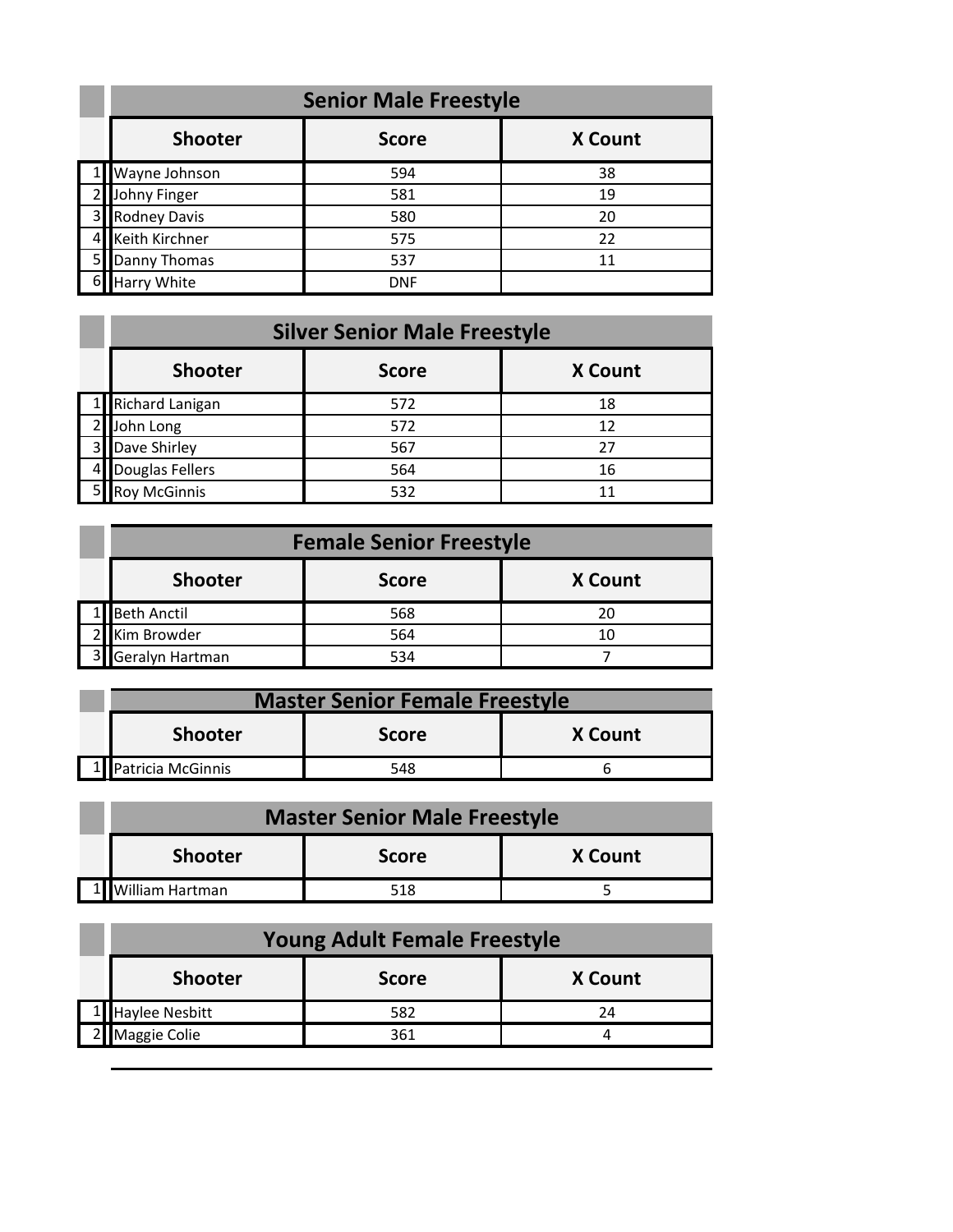| <b>Female Youth Freestyle</b> |              |                |
|-------------------------------|--------------|----------------|
| <b>Shooter</b>                | <b>Score</b> | <b>X Count</b> |
|                               |              |                |
| 1   Matteja Metcalf           | 566          | 13             |
| Sophia Yanzetich              | 144          |                |

| <b>Female Cub Freestyle</b> |              |                |
|-----------------------------|--------------|----------------|
| <b>Shooter</b>              | <b>Score</b> | <b>X</b> Count |
| 1 Ashlyn Porter             | 573          |                |
| 2 Kennedy Colie             | 445          |                |

| <b>Male Cub Freestyle</b> |              |                |
|---------------------------|--------------|----------------|
| <b>Shooter</b>            | <b>Score</b> | <b>X</b> Count |
| CJ Smith                  | 552          |                |
| Jesse Hoebee              | 463          |                |

| <b>Adult Male Bowhunter Freestyle</b> |              |                |
|---------------------------------------|--------------|----------------|
| <b>Shooter</b>                        | <b>Score</b> | <b>X</b> Count |
| Dayton Colie                          | 565          |                |
| Jordan Burrows                        | 557          | 18             |
| Joey Burda                            | 520          |                |

| <b>Adult Female Bowhunter Freestyle</b> |              |                |
|-----------------------------------------|--------------|----------------|
| <b>Shooter</b>                          | <b>Score</b> | <b>X</b> Count |
| 1 Anna Ruggiero                         | 500          |                |
| 2 Tracy Sancic                          | 387          |                |

| <b>Novice Bowhunter</b>  |              |                |
|--------------------------|--------------|----------------|
| <b>Shooter</b>           | <b>Score</b> | <b>X</b> Count |
| arry Ball                | 533          |                |
| <b>William Daugherty</b> | 497          |                |

| <b>Female Novice Bowhunter</b>                   |     |  |  |
|--------------------------------------------------|-----|--|--|
| <b>Shooter</b><br><b>X Count</b><br><b>Score</b> |     |  |  |
| 1 Sandra K Spears                                | 544 |  |  |